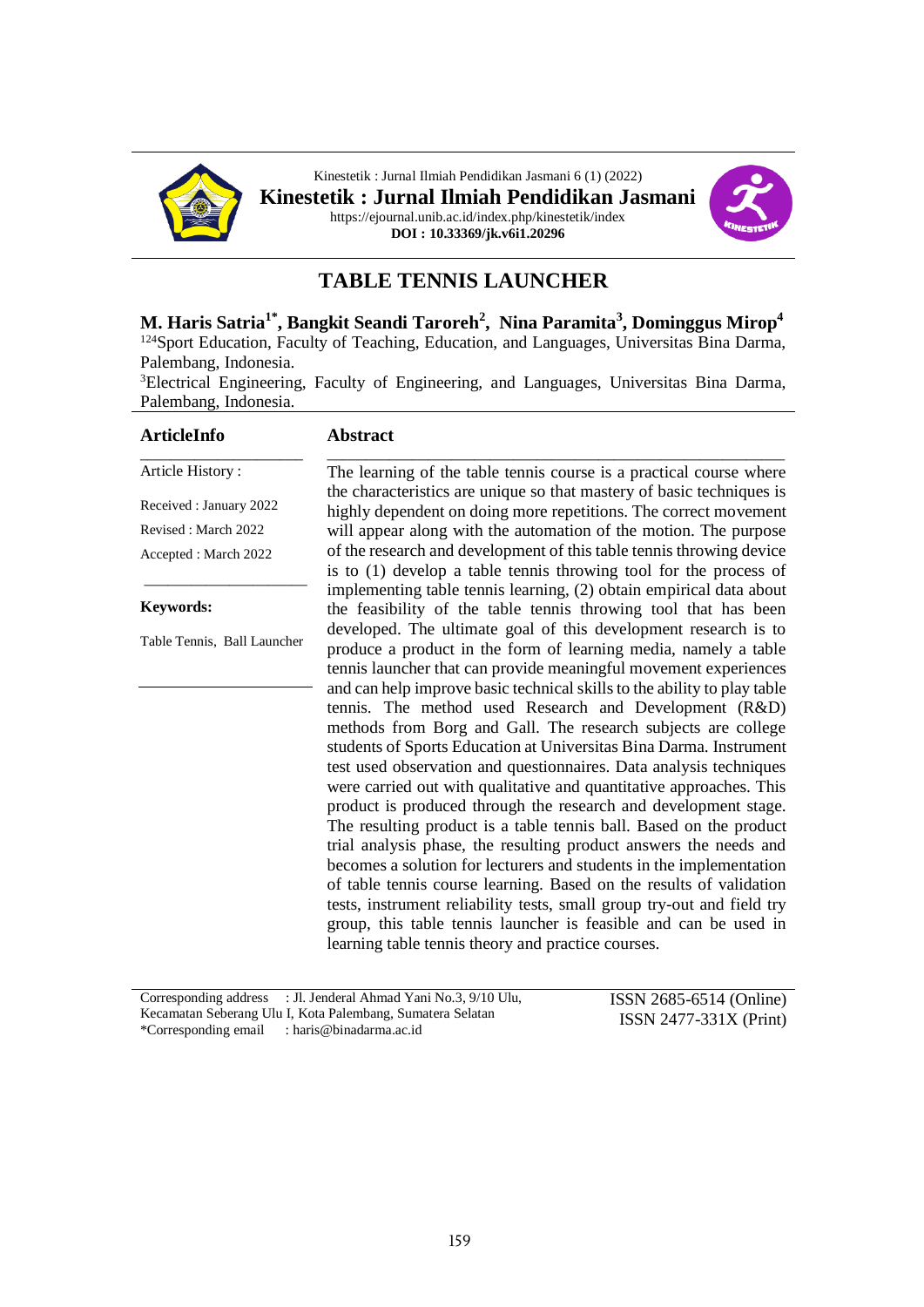#### **INTRODUCTION**

Technology can not be separated in carrying out a learning. A teacher/lecturer must be responsive to technological developments, when a teacher/lecturer is less responsive, it will greatly affect the learning experience of his students. Adapting technology in learning is one of the right steps in improving the quality and management of learning. Utilization of media for learning is one form of technological adaptation in learning. Learning media is a means of conveying information to students in a constructive manner, not only theoretically. According to Ramli (2012) learning media actually includes three types, namely (1) teaching aids, (2) teaching aids, and (3) learning resources.

Various weaknesses during the learning process can be found and analyzed to find the right solution, including the table tennis course. Table tennis theory and practice courses are one of the subjects that must be taken by students. Table tennis is a world-famous racket sport and the participants are second rank (Asri, 2017). Table tennis is a small ball game that is unique and recreational in nature which is very popular with children or parents, in the game of table tennis there is no need to take up too large a room, people only provide tables and bats to do table tennis (Herliana, 2019).

Competencies that must be achieved by students are not only in cognitive and affective aspects but also in mastering psychomotor aspects/skills in this case is the ability to basic table tennis techniques. This is a characteristic of the table tennis course that mastery of basic techniques is very dependent on the more repetitions, the correct movement will appear along with the automation of the movement. Motion automation cannot be obtained without repetitive activities. Fitts and Posner's in Edward (2011) which says that :

"In this stage, the underlying knowledge needed to perform skills has been entirely transferred from declarative memory into procedural memory. Learners no longer need to think about how to perform a skill. In fact, over time, learners may even forget exactly how they perform a skill, even though they can do it proficiently".

This means that at this stage the movement produced by them is an automatic movement. This is because it has been given repeated exercises so that the movement looks as if the movement can be done without thinking, even though the results are obtained from continuous practice.

Therefore, the implementation of learning must be student-centered by providing a lot of treatment (table tennis drills) , not more on the number of lecture methods that are carried out. This is in line with the opinion of Kurniawan et al (2018) which says that student centered learning (SCL)-based learning is a very good method in providing opportunities for students to explore their abilities, so that it is not focused on the will of educators or lecturers but on learners.

Based on the results of a preliminary study to obtain data on needs analysis/needs assessment in the field during the implementation of table tennis course learning, it was found that (1) a partner who can throw the ball stably and purposefully is needed, (2) limited learning time so that lecturers cannot do it. drill optimally, and (3) the limitations of the learning media for table tennis courses are one of the obstacles to the learning process running optimally.

Previous research that has been carried out includes research from Syarifatunnisa et al (2017) entitled "Development of microcontroller-based table tennis thrower technology" where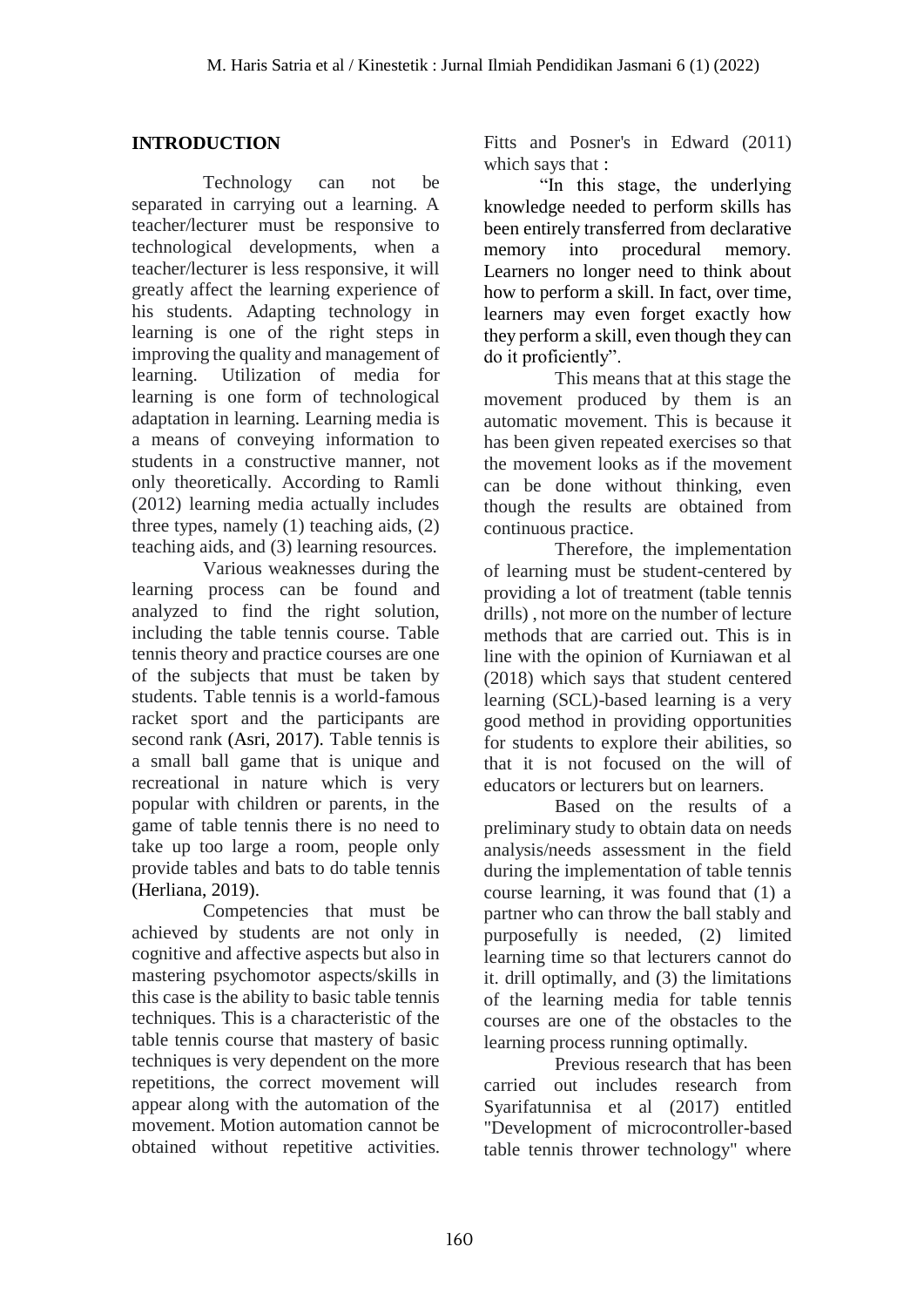the results of the research are that the thrower is made to have two menus, namely the mode menu (slow, medium, hard, and expert). ) and control menu (forward spin, backward spin, slow normal, fast normal, right, center and left). Next is a study from Imaniar et al (2016) entitled "Development of a Table Tennis Ball Throwing Tool (Robodrill IR-2016) for Drill Practice of Drive and Spin Punch Techniques). The result of the research is that the ejection device is produced to train drive and spin shots at an affordable price and can also be recommended for use by athletes/players.

Based on the needs analysis as well as previous research, the researcher feels that there is a need for innovation so that the learning of table tennis courses can be carried out properly so that the objectives and results of a lesson are also achieved properly. Therefore, researchers will develop a table tennis thrower. The hope is that this table tennis thrower is not only for learning table tennis courses, but is also expected to help relevant sports stakeholders (government, local governments, private parties, educational institutions, academics, practitioners and the community) so that in the future they can improve sports achievements in Indonesia.

#### **METHODS**

The research method is research and development (R&D) methods from Borg and Gall (2007). The validity test (construct validity) was carried out by experts while the reliability test used SPSS statistics 21. The main objective in this research was to produce a product that can be used for the implementation of table tennis learning so as to improve basic technical skills and play table tennis.

#### **Participants**

The criteria for research subjects will be explained in the table below:

| Table 1. Research Subjects |                                                                                                 |                               |                                                                                                                    |                                                           |  |
|----------------------------|-------------------------------------------------------------------------------------------------|-------------------------------|--------------------------------------------------------------------------------------------------------------------|-----------------------------------------------------------|--|
| N <sub>0</sub>             | <b>Research</b><br><b>Steps</b>                                                                 | Tota<br>ı<br>Sub<br>ject<br>S | <b>Criteria</b>                                                                                                    | <b>Instrume</b><br>n                                      |  |
| 1.                         | Prelimina<br>ry<br>Research                                                                     |                               | Table<br>Tennis<br>Lecture<br>College<br>Student                                                                   | Interview<br>Question<br>naire,<br>and<br>Observati<br>on |  |
| 2.                         | Evaluatio<br>n Expert                                                                           | 3                             | 1 person<br>learning<br>expert<br>1 person<br>test and<br>measure<br>ment<br>expert<br>1 person<br>media<br>expert | Question<br>naire<br>Sheet                                |  |
| 3.                         | Product<br>Trial<br>Smal<br>a.<br>1<br>grou<br>p try-<br>out<br>Field<br>b.<br>try<br>grou<br>p | 12<br>36                      | 12<br>person<br>college<br>student<br>S<br>36<br>person<br>college<br>student<br>S                                 | Question<br>naire<br>Sheet                                |  |

#### **Sampling Procedures**

The sampling technique in this research is random sampling.

#### **Materials and Apparatus**

The data in this research were obtained by experiencing, doing, asking, and observing. Data can be in the form of primary data and secondary data. Primary data obtained through questionnaires,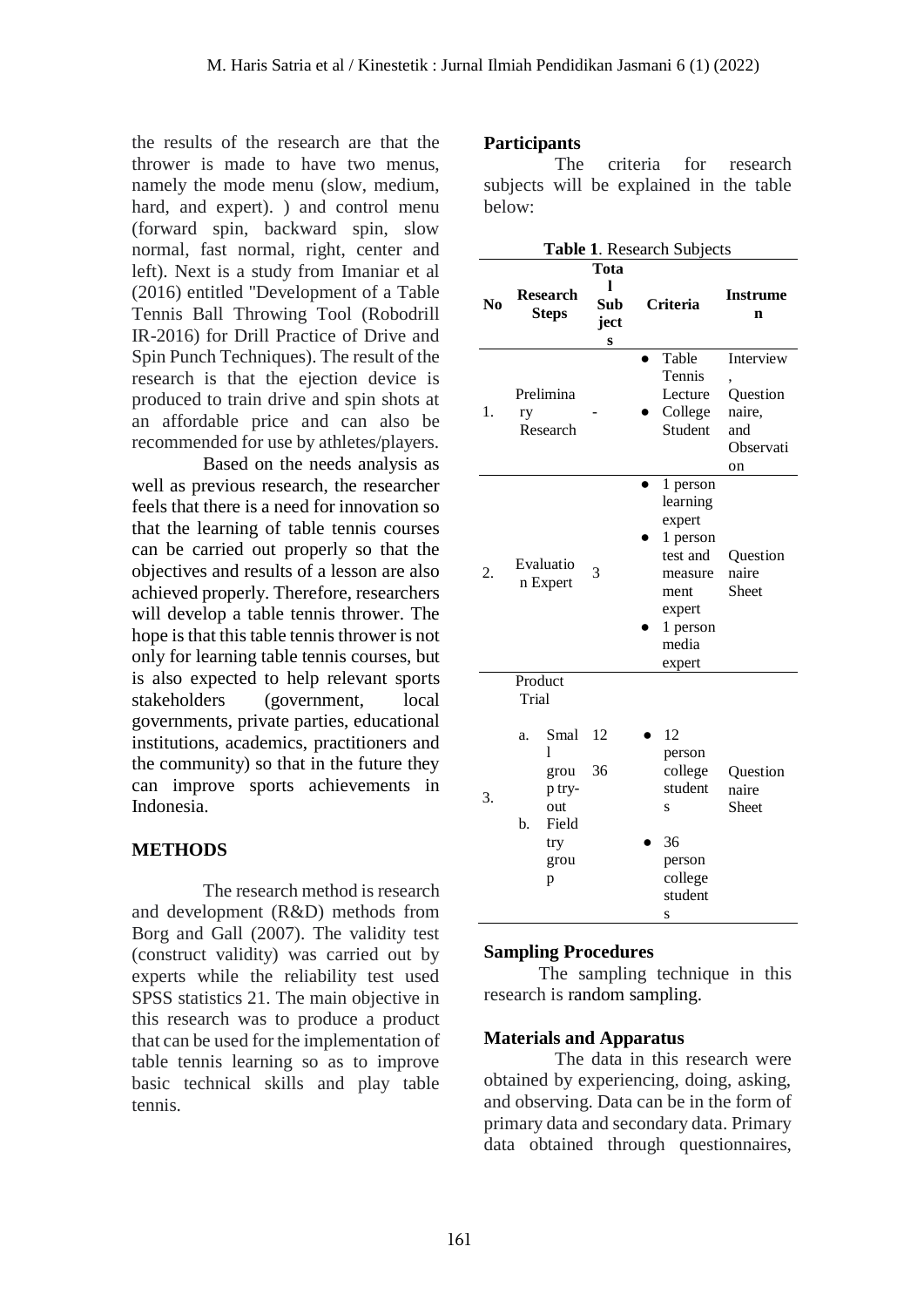observations, interviews. Secondary data is obtained through analysis of various types of documents. Sources of data based on data collection techniques, among others, obtained from respondents, the circumstances of certain things or events, the environment or research place, photos, and relevant documents. The data used in the development of this table tennis ejection device is qualitative data, because the data obtained is expressed in sentences and not with numbers. Quantitative data is obtained by changing the qualitative data to quantitative by giving a score to the qualitative data.

### **Procedures**

The procedures and steps in the research are (1) the first time that is determined is the problem or potential that is the basis for developing the model, (2) collecting information as a rationale for making concepts, (3) model making (product design), the form of the design is a tool table tennis lontar, (4) construct validation and reliability test, construct validation is carried out by the expert concerned while the reliability test is carried out in the laboratory on the consistency of the speed and distance of the ball, (5) revision, from the results of expert tests (design validation) and reliability tests, (6) product trials, carried out by practicing table tennis balls with 12 children, (7) revision of product trial results, (8) use trials or larger group tests to 36 children, (9) product revisions second, revisions are carried out by experts, in order to obtain perfect results, and (10) the model can be produced.

# **Design or Data Analysis**

The data analysis technique in the development of this table tennis launcher is to use qualitative analysis techniques and quantitative descriptive percentages. Qualitative analysis techniques to analyze data from experts in the form of input, comments, criticism and suggestions. Descriptive quantitative analysis techniques in the form of percentages were used to analyze the results of data collection from small group trials and large group trials. The percentage formula used by researchers to process data is as follows:

The formula for processing data each subject testing (Nana, 2011) :

$$
p = \frac{x}{xi} X 100\%
$$

Description :

- P : Evaluation subject result testing percentage
- X : Total answers subject score percentage.
- Xi : Total answers maximum in the aspect of subject assessment testing.

100 % : Constant.

# **RESULT**

#### **Needs Analysis**

 The results of preliminary studies (observations, interviews and documentation) on lecturers and students in order to obtain data on needs analysis/needs assessment in the field during the implementation of table tennis course learning data obtained that (1) a partner is needed who can throw the ball stably and purposefully, ( 2) the limitations of the learning media for the table tennis course are one of the obstacles to the learning process running optimally, and (3). a lot of learning time is wasted on movement correction while doing drills optimally.

# **Expert Validation**

 Expert validation consists of 3 (three) experts consisting of material experts, media experts and test and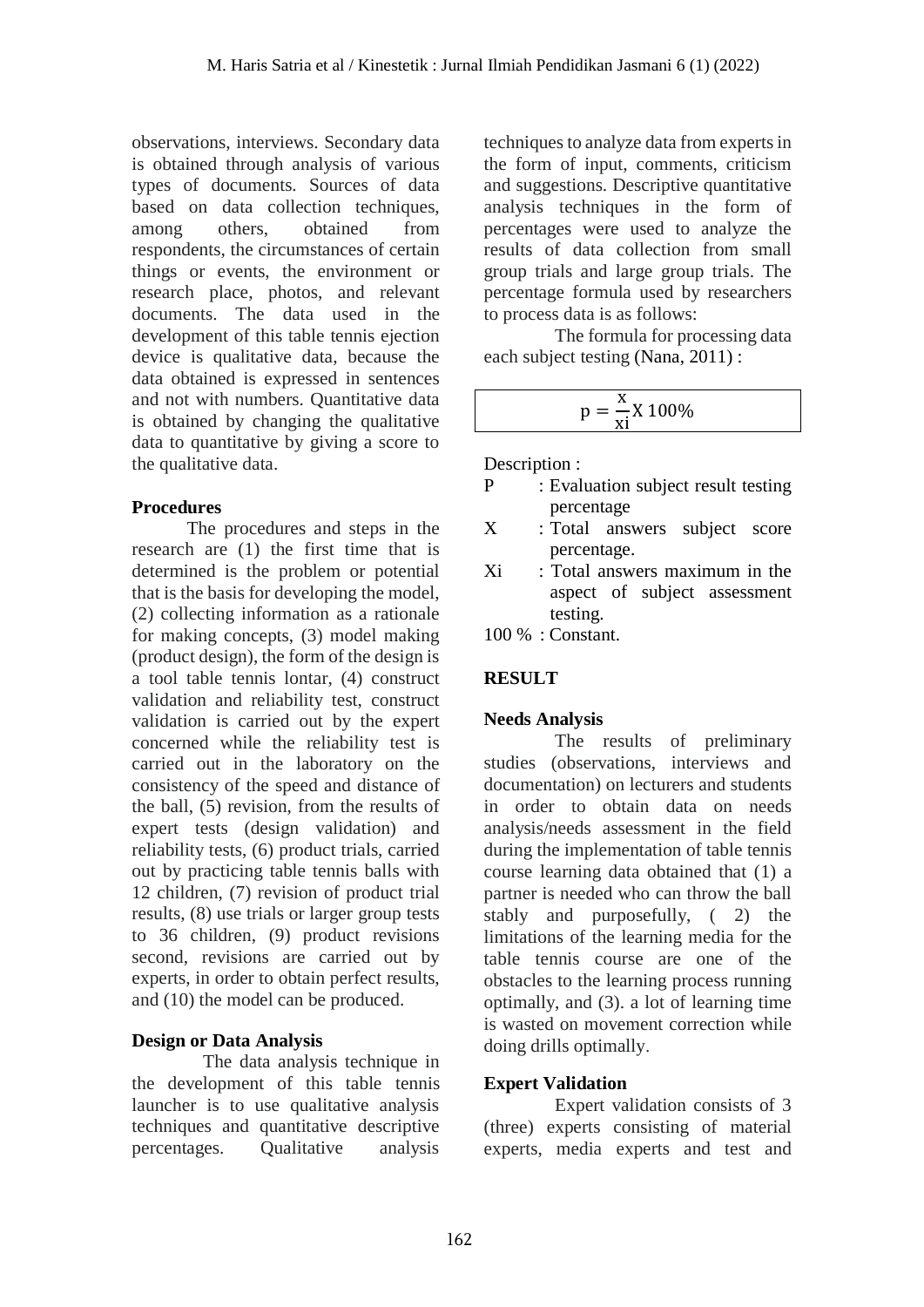measurement experts. Validator is someone who is an expert in their field. The results of the evaluation and validation of material experts obtained a score of 90 with excellent criteria, the results of the evaluation and validation of media experts obtained a score of 88 with excellent criteria, and the results of the evaluation and validation of test and measurement experts obtained a score of 88 with excellent criteria . The results of the experts show that the products made have been made according to the needs (college learning process), portable and economical in price. This means that the product is worth testing.

### **Tool Reliability Test**

This reliability test aims to see the extent to which the product made remains consistent after being carried out repeatedly on the same subject. Consistent here is consistent with the results of distance and speed.

**Table 2.** Reliability Test

| Cronbach's Alpha | N of Items |
|------------------|------------|
| 0.86             | 100        |



**Picture 1.** Table tennis launcher

#### **First Revision Step**

After the validation test was carried out by the experts and the instrument reliability test was carried out to measure the consistency level of the tool, a revision was made based on input and suggestions from the experts. The inputs from the experts are: (1) the strength of the tool is due to the use of a large capacity dynamo, (2) the regulation of the ball coming out of the ball holder, and (3) regulating the speed of the ball, do not stabilize the speed. After the product is revised, the product is feasible to be tested in the field.

### **Small Scale Trial**

Small scale trials were carried out in a sports laboratory with a trial sample of 12 people. The results of the trial show that the product is comfortable to use, safe to use, easy to use, easy to carry (portable), helps lecturers in delivering material, is effective and efficient in learning, but there are some inputs that must be improved by researchers.

### **Second Revision Step**

After conducting a small-scale test, it turns out that there are still things that need to be considered by researchers. The thing to pay attention to is the length of the tool's operation with the length of lecture time, this is related to the normal temperature of the dynamo (level of resistance). After the product is revised, the product is tested again to enter a large field trial.

# **Large Scale Trial**

A large-scale trial was carried out in a sports laboratory with a trial sample of 36 people. The trial results show that the product is comfortable to use, safe to use, easy to use, portable (portable), helps lecturers in delivering material, is effective and efficient in learning.

# **Third Revision Step and Final Product**

After receiving input and suggestions from small-scale trials and large-scale trials of the product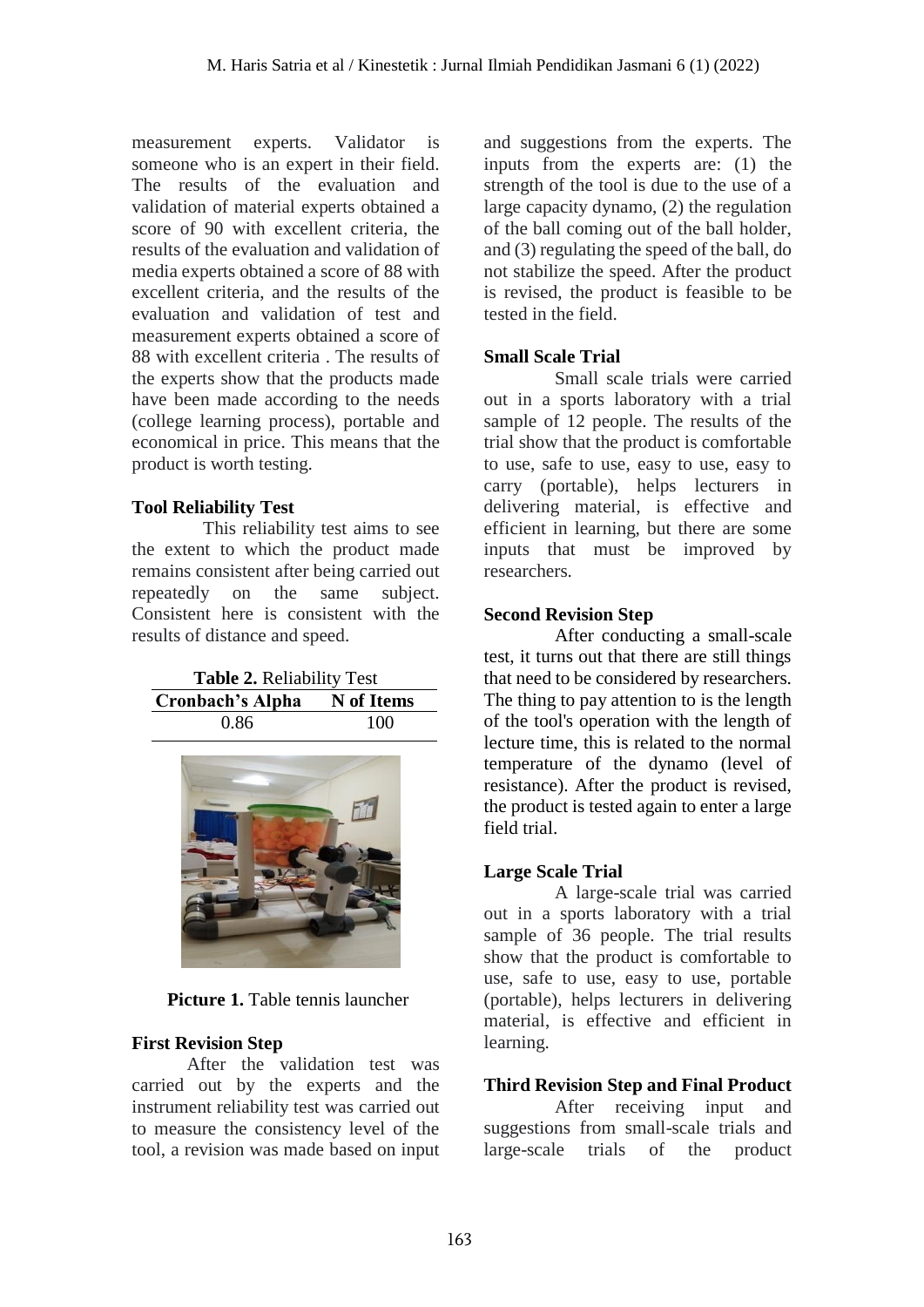development of this table tennis ejection, nothing needs to be revised, all aspects have met the standards and are very feasible to use.

### **DISCUSSION**

Based on the results of research that has been done, this product is feasible to use because it answers the needs based on a need assessment. The table tennis launcher is a tool or machine that throws the ball automatically to students, so that it can help lecturers and students in the learning process. Assist with time management, class management and material management.

This launcher is one of the media in learning. The existence of learning media facilitates interaction and delivery of material to students. However, without the seriousness of the students, they will not get maximum results from learning and training. This is in line with the opinion of Haris (2020) who said that without the seriousness of an exercise you will not get maximum results. In addition, learning media can facilitate various types of learning from students. According to Ramli (2012) there are seven types of student learning, namely visual, auditive, kinesthetic, tactile, olfactory, gustative and combinative.

This table tennis launcher has several limitations including (1) the materials used are not optimal due to the limitations of researchers in finding materials that are suitable for the product being made, (2) the common perception with the team that makes the tool that it affects the time of manufacture.

# **CONCLUSION**

Based on the data obtained from the results of field trials and discussion of research results, it can be concluded that:

- 1. This product is produced through the research and development stage. The resulting product is a table tennis ball. Based on the product trial analysis phase, the resulting product answers the needs and becomes a solution for lecturers and students in the implementation of table tennis course learning.
- 2. Based on the results of validation tests, instrument reliability tests, small-scale trials and large-scale trials, the table tennis launcher is feasible and can be used in learning table tennis theory and practice courses.

### **ACKNOWLEDGEMENT**

We would like to thank Bina Darma University and the Directorate of Research and Community Service at Bina Darma University for their trust in carrying out this research.

#### **REFERENCES**

- Asri, N., S, & Mukarromah, S.,B. (2017). Pengaruh Metode Latihan Multiball dan Koordinasi Mata Tangan terhadap Peningkatan Keterampilan Forehand Drive Tenis Meja. Journal of Physical Education and Sports, 6(2), 179–185.
- Bimantara, A. B. (2021). Pengembangan alat bantu pelontar bola Tenis Meja menggunakan kendali SmartPhone berbasis Mikrokontroller (Doctoral dissertation, Universitas 17 Agustus 1945 Surabaya).
- Borg, W.R. & Gall, M.D. (2007)., Educational Research An Introduction. Longman New York.
- Edwards, H. Wiliam. (2011). Motor Learning and Control From Theory to Practice. USA : Wadsworth.
- Kes, M., & Murniati, S. (2020). *Pengembangan Alat Pelontar Bola Tenis Meja* (Doctoral dissertation, FKIP).